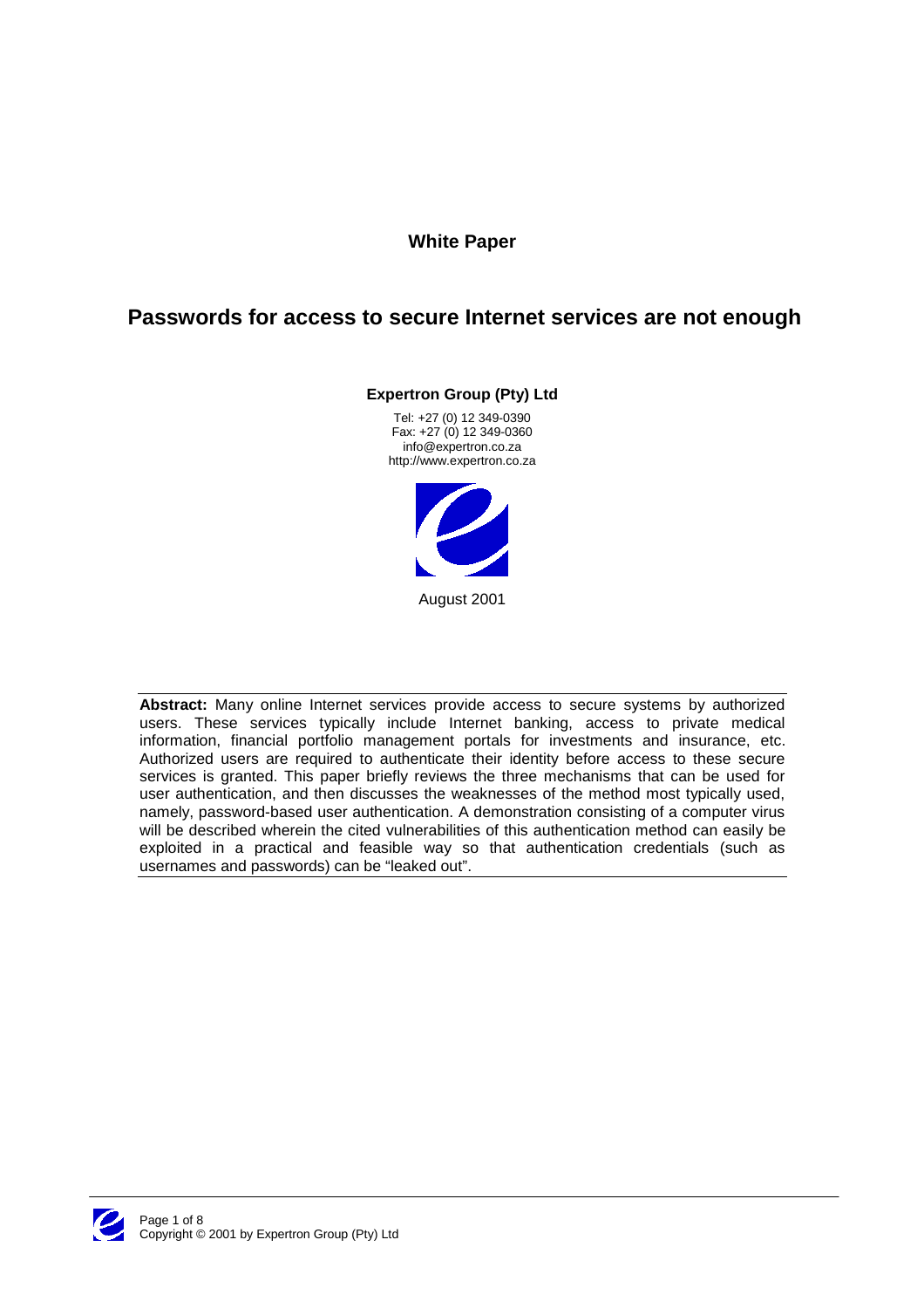### **Introduction**

This paper deals with the security issues around access to secure Internet-based subscription services. Here, a subscription service refers to any kind of online service where an authorized user is required to authenticate his/her identity before being granted access to privileged information or services. These subscription services include access to Internet banking and other financial services, access to health services (such as sensitive/private medical information provided by medical funds), etc.

There are three fundamental requirements when users of computer-based systems, where these systems consist of client and server computers, gain access to secure services:

- A. Authentication of the user (and/or client computer) making use of the secure service. This allows the server to confirm the identity of the user (and/or client computer).
- B. Authentication of the server providing the secure service. This allows the user to confirm the identity of the server.
- C. Encryption (or secrecy) of the communication channel between the server and the client computer. This may be necessary when a high degree of confidentiality is required such as during a private transaction, or when messages need to be digitally signed.

The first of the above three concerns, authentication of the user (A), is the most challenging, particularly where there are many users who are widely distributed. In this paper, the problems associated with user authentication will be briefly discussed, and it will be shown that, of all the available means for authenticating users, password-based authentication is the most practical (and hence, most widely used), but the least secure. Then, a demonstration will be discussed, consisting of a computer virus, wherein the vulnerabilities associated with password-based authentication can be exploited in a practical and feasible way, namely that it is easy to obtain a user's authentication credentials (username and password) in an unscrupulous manner.

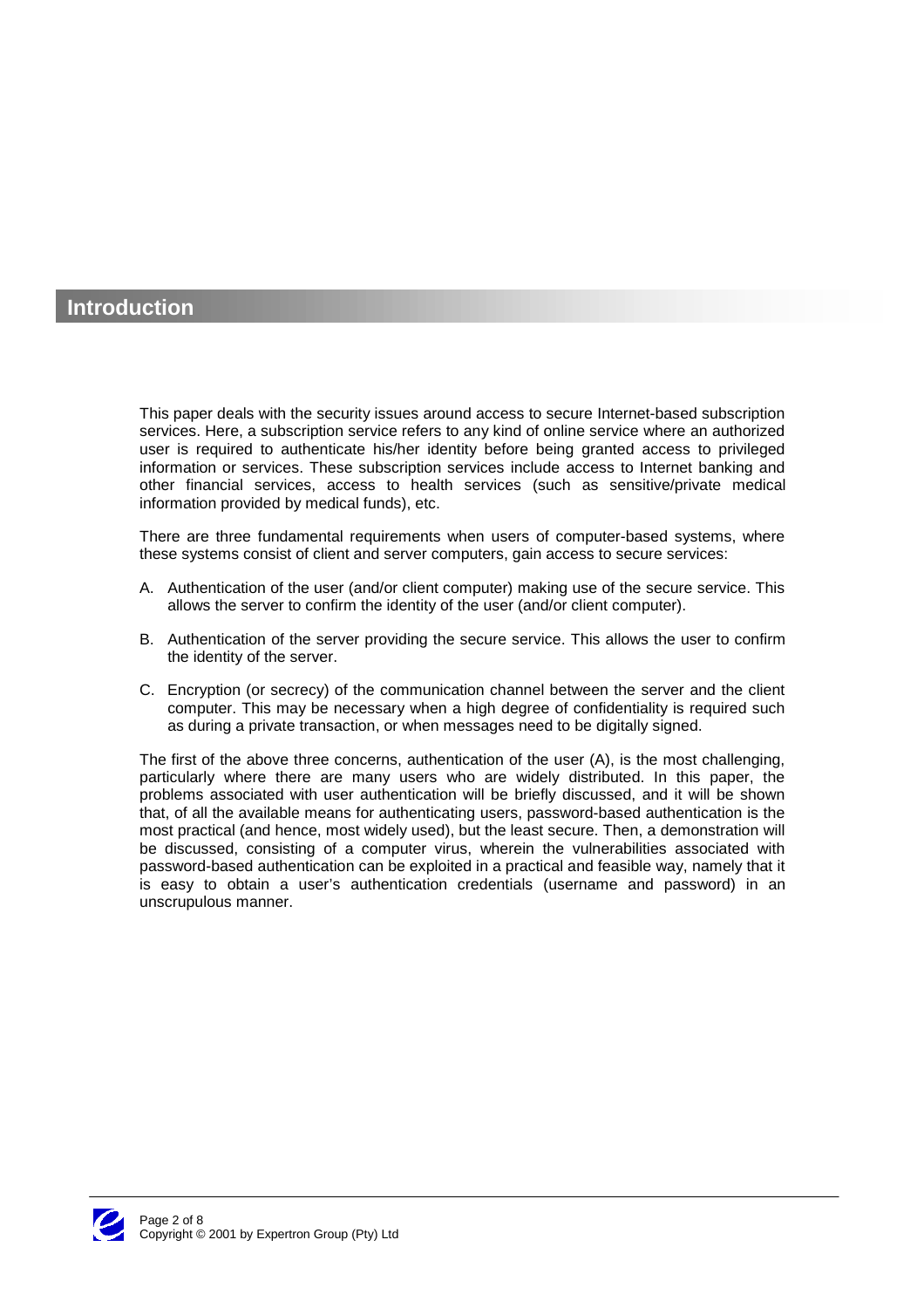Users may identify themselves to servers usually by providing a "username" or "user number". Since usernames and numbers are not secrets, it would be easy for an intruder to pose as a user and gain access to that person's secure services. To prevent this from happening, the identity of the user must be authenticated. User authentication (proof of identity) can commonly be done in three ways:

#### **What you know: Secrets**

If the user can show that he or she is in possession of a secret such as a password, PIN, cryptographic key or certificate that only the real user is supposed to know, it may act as proof of identity.

#### **What you have: Hardware Tokens**

If the user can show that he or she is in possession of a hardware device, such as a magnetic card, smart card, cryptographic token or calculator, that only the real user is supposed to have, it may act as proof of identity.

#### **What you are: Bio-metric Measurements**

If the user can show that a measurement of part of his or her body (such as a fingerprint, retina scan, photograph, etc.) matches that of the registered user, it may act as proof of identity.

User authentication based on a secret, particularly where this secret is a password or PIN that is managed by the user, is generally considered a **weak** authentication mechanism because

- users are known to choose weak (short, easy-to-guess) passwords that can easily be remembered;
- users may write down or share passwords:
- passwords are static; users do not usually change their passwords on a frequent basis, and if the secret "leaks out", the user can never sure that his or her secret is not known by a third party unless this is changed on a frequent basis.

Authentication based on a secret such as a suitably long cryptographic key (i.e. where decipherment is infeasible) is considered a **strong** user authentication mechanism.

Authentication mechanisms based on hardware tokens are **strong** authentication mechanisms because identity of the user cannot be verified by guessing a secret. Furthermore, the user can be assured that as long as she is in possession of the hardware token, access to her secure services by a third party is impossible.

Authentication mechanisms using bio-metric measurements are also **strong**, since these are not based on a secret that the user knows, and therefore has to remember. However, biometric measurements of a particular user do not change (i.e. they are static, since there is an intrinsic association with "what" the user is), and hence, when the measurement is encoded into some electronic format that is transmitted over open communication channels, this information must be kept secret. In this sense, due to the static nature of bio-metric measurements and their transmission over open channels, these are essentially no different from authentication mechanisms based on secrets.

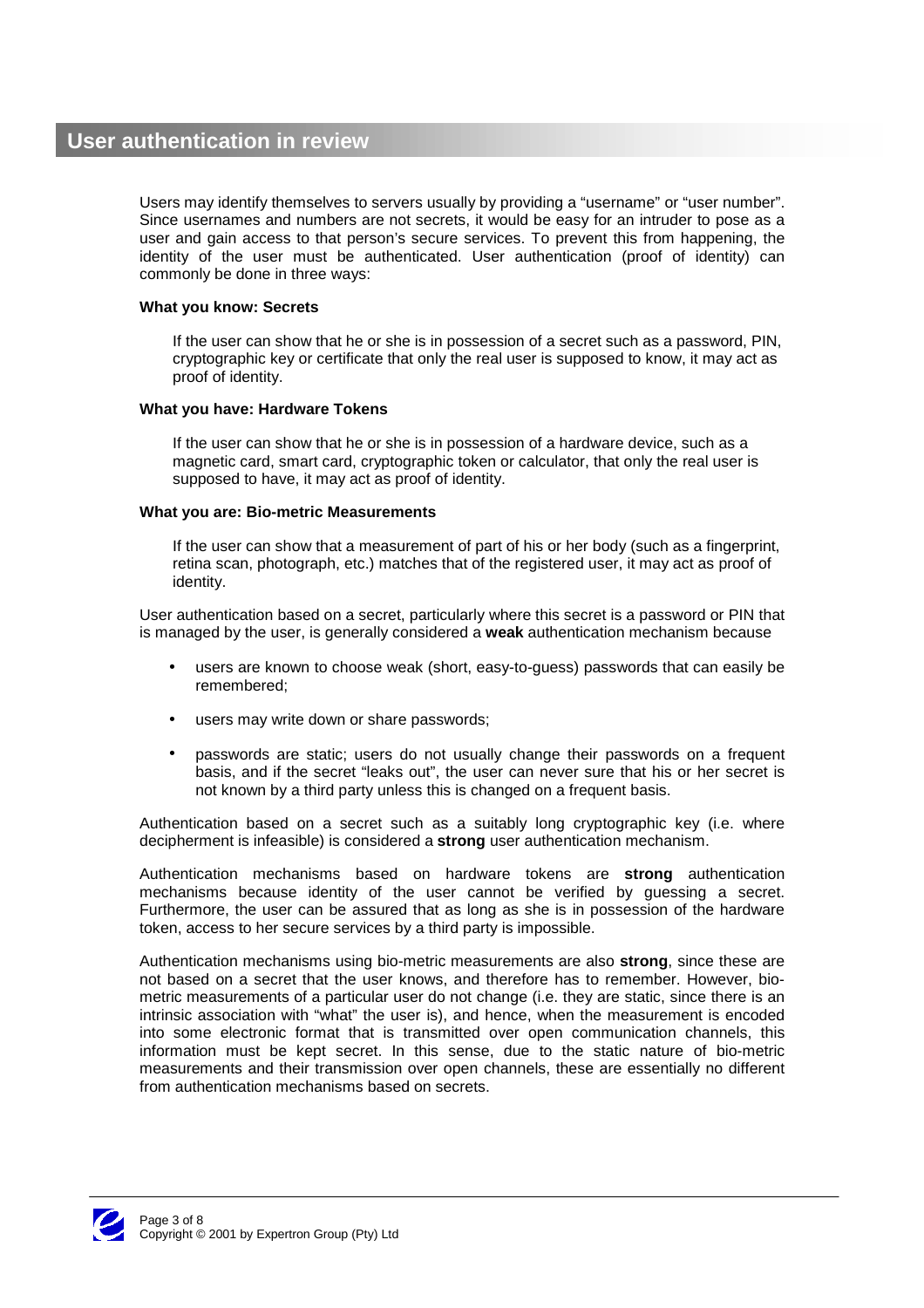Hence, authentication credentials can either be

- **Static**, such as cryptographic keys that must be installed on computing equipment (both client and server); passwords that users must remember; measurements of bio-metric entities such as fingerprints, retinas, voice, etc;
- **Dynamic**, such as one-time passwords (OTP) generated by some hardware token, where possession of the token, and hence identity, is proved by offering the OTP. One-time passwords may either be generated by algorithmic processes based on some cryptographic key, or generated by random processes.

Dynamic credentials provide a significant advantage over static credentials: with dynamic authentication credentials, the validity of a one-time password for a particular authentication session expires after some time, and even if the password does "leak out" it cannot be used for future authentication sessions.

Strong user authentication methods are, in many cases, impractical and expensive. This impracticality (or the *distribution problem*) refers to the difficulty of "rolling out" the user authentication technology. In all cases, either secret keys, hardware tokens such as cryptographic tokens and calculators, software programs or devices such as smart cards, card readers and bio-metric scanners must be distributed to all the users. Usually there are many more users than servers, and where the servers may be centrally located, users are usually widely distributed.

Hence, password-based authentication, although fundamentally weak, is often the most practical and cost-effective way of authenticating large numbers of users.

## **Security model for secure Internet services**

The architecture of the secure online Internet services considered here is shown in Figure 1. In this architecture, authentication of the server, as well as encryption (i.e. secrecy) of the data channel is maintained through a public key located on the server. Hence, the outstanding problem is that of authenticating the user. As cited above, of all the possible authentication mechanisms, password-based user authentication is the most practical, and therefore most frequently used.

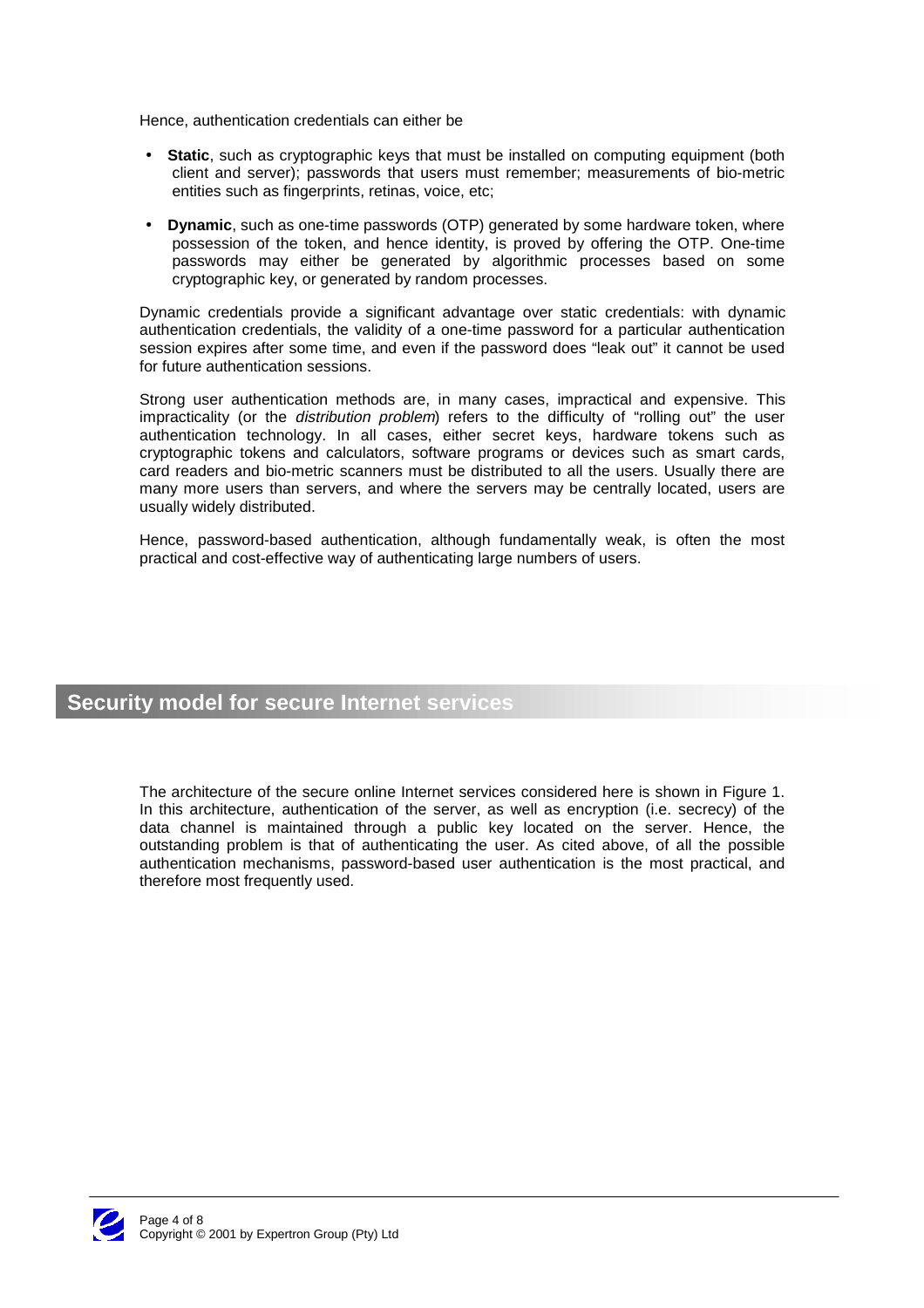

#### **Figure 1: Architecture for secure Internet services**

The security model that is implemented in the architecture in Figure 1 comprises four components:

- 1. The underlying **mathematics** describing the encryption algorithm. This forms the theoretical basis for authentication of the server and encryption of the data channel, and since this is security implemented in the purest form, it is the strongest component of the model.
- 2. The **program code** implementing the mathematics. This layer represents the real-world implementation of the mathematics, and may deviate from the strength of the pure mathematical foundation. Hence, security as this level may be weaker than the mathematical core.
- 3. The **server computer** that runs the program code. Adding greater complexity, the operating environment within which the program code is executed is exposed to greater vulnerabilities, and if this environment is compromised, the security implemented by the program code is undermined. Although this layer forms a weaker component than the program code, the risk of a security breach can be greatly reduced if this equipment is maintained by trained personnel within a controlled environment.
- 4. The **user** accessing his/her online subscription service. If at this level the authentication information is compromised, the entire security model is comprised. Here, the secrecy of the authentication information, the password, is the user's responsibility. Furthermore, online subscription services are accessed from a computer that is connected to a public network, and users are often not sufficiently trained in the subtleties and know-how of maintaining the security of computing equipment within this hostile environment. Hence, the user, and in particular the equipment that he/she makes use of, are the weakest components within the security model. It is at this layer where an attack is likely to be targeted to obtain and compromise authentication credentials. A method for demonstrating such an attack is the topic of the next section.



**Less secure**

Less secure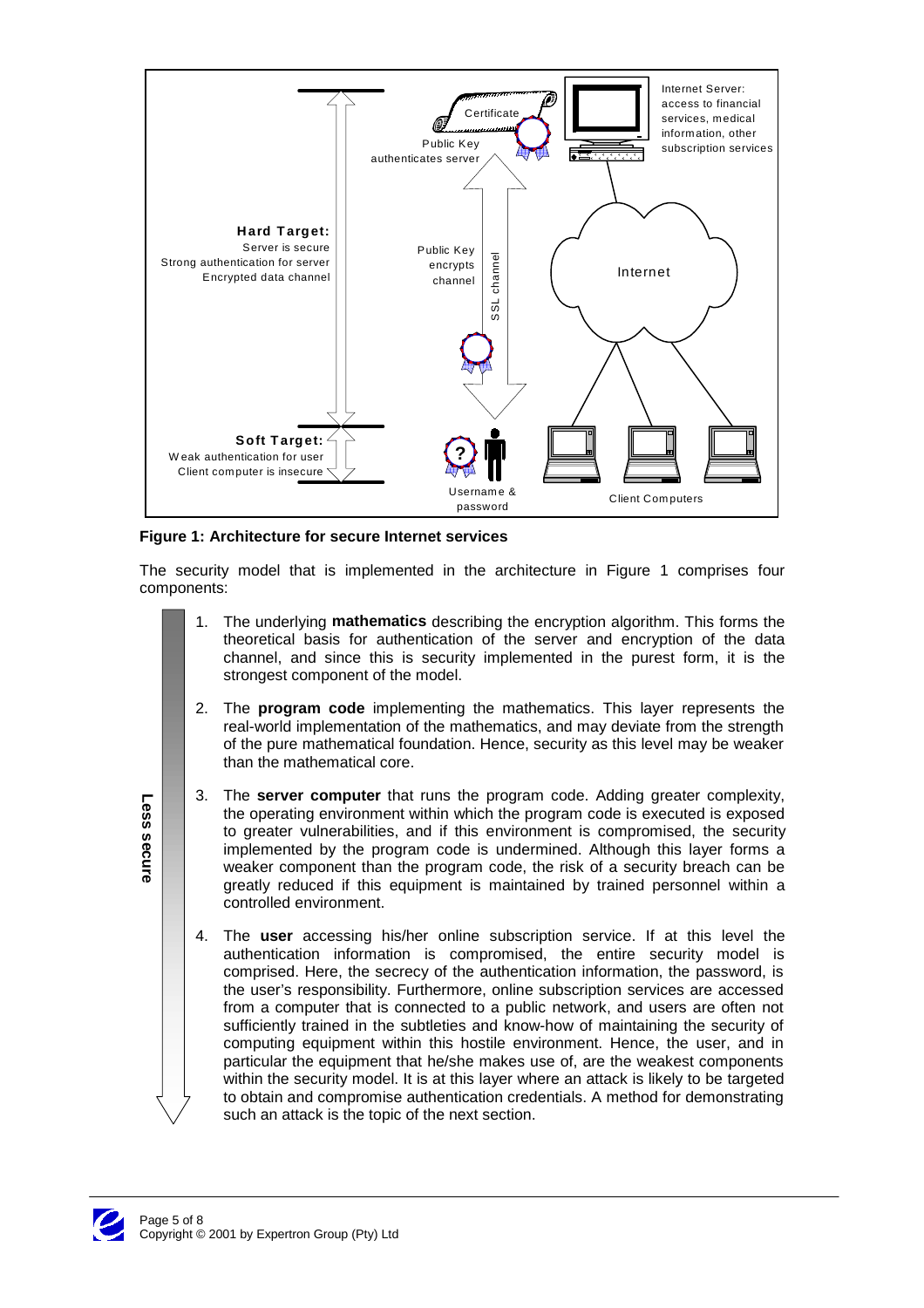# **A method for stealing user passwords**

In this section, it will be described how passwords can be stolen by infecting the user's computer with a virus that is executed by exploiting the curiosity or ignorance of the user, or the vulnerabilities of the user's computer.

This virus may comprise two components:

- 1. The Installer: software that downloads the virus Payload from the Internet and executes it on the user's computer.
- 2. The Payload: the actual virus; software that detects authentication activity and steals authentication credentials (usernames and passwords).

The Payload comprises software that monitors the user's keystrokes, implementing a filter for detecting user authentication activity, such as signing on to an online subscription service. A simple filter scans for a combination of keystrokes that corresponds to the URL of, for example, an Internet banking site (there are other methods for detecting such information if this is not explicitly typed in, for example where a URL is selected from a drop-down menu or cut-and-paste from a buffer). Once this has been detected, the filter will scan for sequences of numbers that are candidates for the user's authentication credentials, such as an account number and a PIN (these numbers are usually separated by either a particular keystroke event (a Tab key) or a mouse event). After this authentication activity has been detected, the authentication credentials (account name or number and password) is emailed to an anonymous email address, or any other public forum providing anonymity for the cracker where stolen passwords can easily be retrieved.

The following three methods for infecting the user's computer are proposed and can be demonstrated.

### **Method 1:** Exploit user curiosity

Delivery mechanism: HTML-formatted email containing a hyperlink to an interesting executable file.

Here, the user receives an HTML-formatted email containing a hyperlink to an executable file. This is important, as no attachment is required (which may otherwise have been stripped off or rejected by mail transport software). When the user clicks on the hyperlink, the executable may either be run directly from the URL where it is located, or it may be saved to disc and run locally from there. This executable file is a Trojan Horse that has been infected with the virus Payload, i.e. no separate Installer is required. If the user executes the program, and hence the virus, authentication credentials leak out the next time she authenticates herself to a particular secure Internet service that the virus is programmed to detect. There is no defense against such an attack if the user co-operates.

Software for creating Trojan Horse programs is freely available, and may be modified so that the resulting Trojan Horse program containing the virus Payload is ignored by anti-virus software. In the demonstration referred to here, the Silkrope Trojan Horse program was used to hide the Payload inside a simple Microsoft Windows game. In this demonstration, the Trojan Horse program was not detected by Norton AntiVirus.

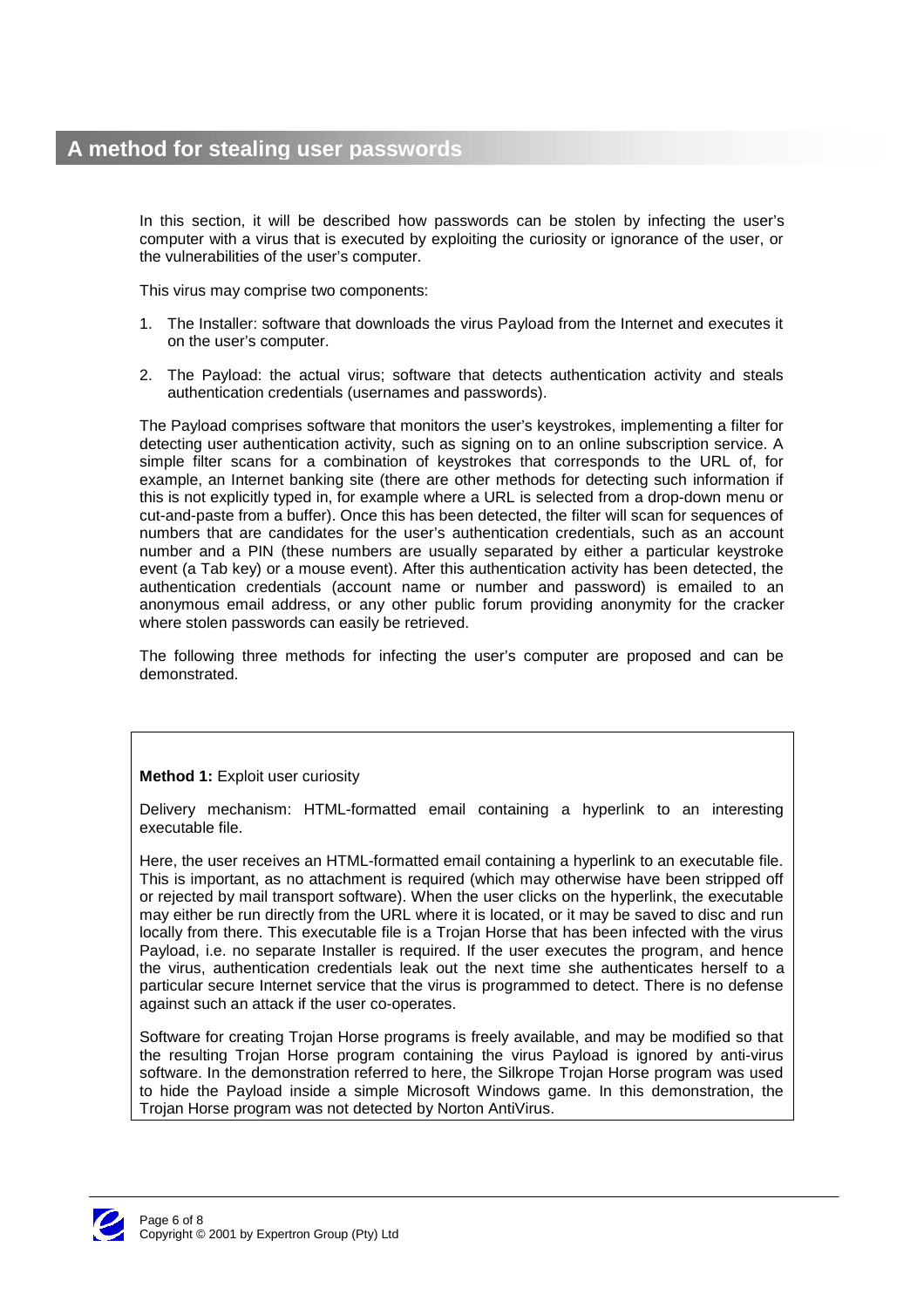It should be noted that most viruses (e.g. "I Love You" worm, Melissa virus) are spread in this manner, i.e. where the user is sent email containing an attachment with malicious executable content which the user must explicitly execute, or directed to a site from where the malicious code can be saved and executed.

### **Method 2:** Exploit user curiosity and browser vulnerability

Delivery mechanism: HTML-formatted email containing a hyperlink to an interesting Web page containing malicious active content

In this example, the user receives an HTML-formatted email containing a link to an interesting Web page. Even if the user is savvy to the dangers of executing programs of unknown origin, many users are unaware of the potential dangers of visiting Web sites that may contain active content (such as VBscript and JAVA) that may exploit a browser vulnerability and install a malicious program onto the user's local hard drive. The user clicks on the hyperlink that opens a browser window to view the Web page at the URL. The malicious code that is embedded in the Web page either installs the virus Installer, or the Payload itself, to the Startup directory of the Windows computer. The next time the user reboots and accesses her secure online Internet service, her authentication credentials leak out.

In this example, the well-known Scriptlet.typelib vulnerability was exploited. This vulnerability affects Internet Explorer 5.0 and 5.5 (SP1), irrespective of the Internet Explorer security settings (unless scripting is disabled, which will make most Internet sites unusable). Although a patch is available for this vulnerability, this must be explicitly applied, and this is unlikely to be the case with most users. Anti-virus software, such as Norton AntiVirus will however detect activity that exploits this vulnerability. Hence, without anti-virus software, or where anti-virus software is present but Script Blocking has been disabled, the user is vulnerable. This vulnerability has been exploited by the BubbleBoy worm.

**Method 3:** Exploit lower browser security settings

Delivery mechanism: HTML-formatted email containing a malicious VBscript

Here, the user receives an HTML-formatted email that contains a malicious VBscript which implements the Installer. If the email is viewed in the preview pane of Outlook Express (in some cases this could even be opened automatically without any intervention from the user), the Installer is activated, then downloads and executes the Payload, and the user's computer becomes infected. The next time he accesses his secure online service, authentication credentials leak out.

This example requires the user to activate ActiveX controls not marked as safe (via the Internet Explorer security settings). Furthermore, such activity will be detected by anti-virus software, unless Script Blocking is disabled. This example demonstrates the necessity for the user to ensure that the security settings of the computer from which secure online services are accessed are correctly configured, and exposes the vulnerability of accessing secure services from an untrusted computer, such as at an Internet Café.

There are other hazards associated with accessing secure services from an untrusted computer (such as at an Internet Café) where, for example, unknown to the user, passwords are cached by the browser software, or similar to the virus above, a keystroke monitor program may be installed. In each case, the authentication credentials can be retrieved by the criminal at a later stage.